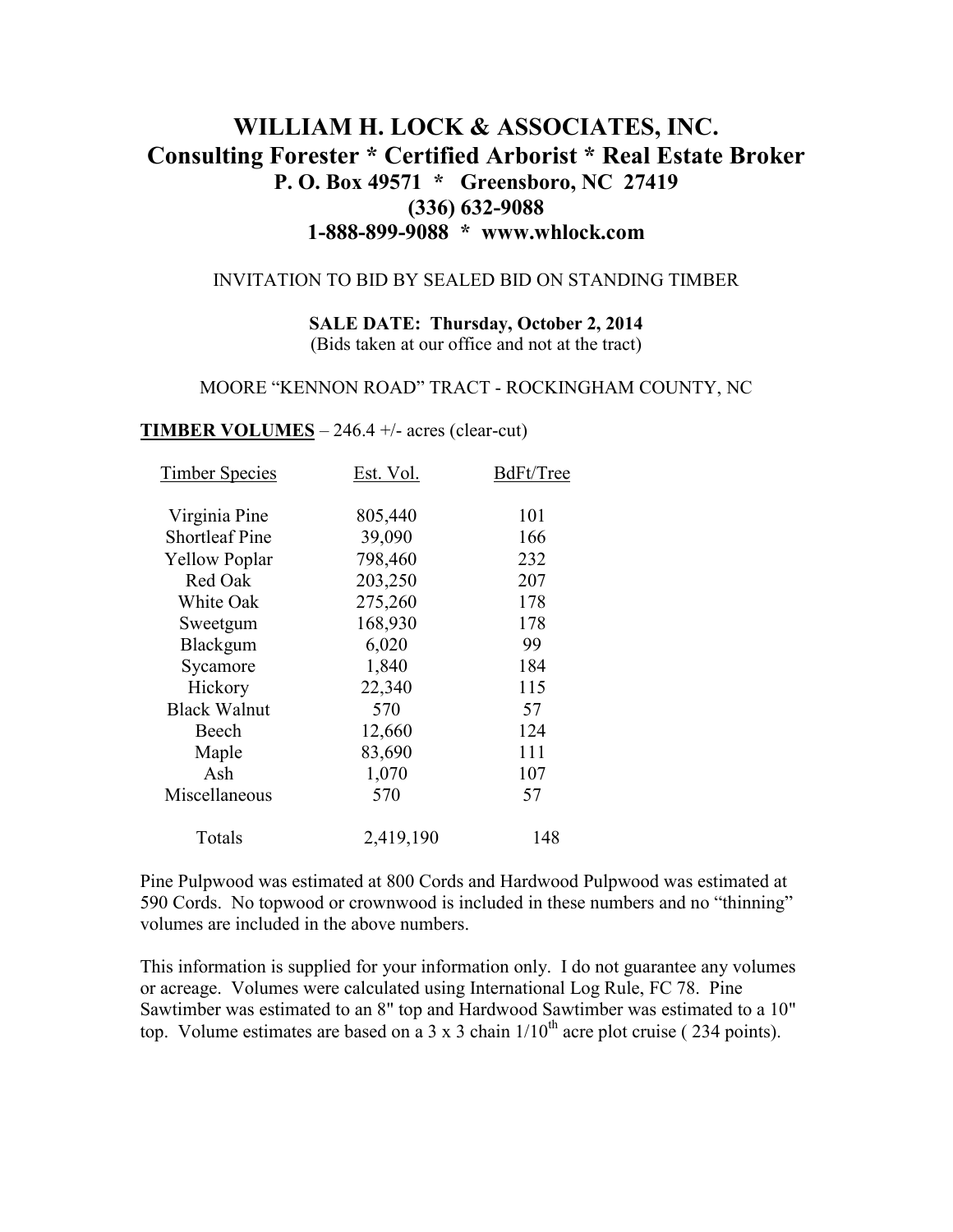Page Two Moore – Kennon Road - Timber Sale Sale Date: Thursday-October 2, 2014 at 11:00 am at our office

## **LOCATION:**

This tract is located in the eastern section of Rockingham County at the end of Kennon Road. The parcel is east of Oregon Hill Road and north of Oregon Hill. See attached location maps.

### **BIDS:**

The Moore - Kennon Road Tract is being sold on a lump sum sealed bid basis. Bids will be accepted by **regular mail** if received by 5:00 pm on Wednesday, October 1, 2014 **OR** bids will be accepted by **email (whlock@whlock.com), telephone (336-632-9088), fax (336-632-9088), or in** person at my office until 11:00 am on Thursday, October 2, 2014. At 11:00 am on Thursday, October 2, 2014 all bids received will be recorded. The successful bidder will be notified within 24 hours of the bid openings. A 10% deposit may be requested to be delivered to William H. Lock & Associates, Inc. within 72 hours of the bid opening. The balance of the sales price is to be delivered at the sale closing. The seller reserves the right to refuse or accept any and all bids. Seller will consider all bids. The seller will be responsible for the timber deed preparation and forestry consultant fees. The buyer will be responsible for all other closing costs.

### **PLACE OF SALE:**

The timber sale will be held at the office of William H. Lock & Associates, Inc. in Greensboro, NC. The office address is 375 S. Swing Road, Greensboro, NC 27409. Telephone and Fax: 336-632-9088; Email: whlock@whlock.com

### **CONDITIONS OF SALE**:

1. The Buyer shall have 24 months from the date of the timber deed to cut and remove all merchantable timber within the "Sale Areas". "Creek Buffers" have been marked with Blue paint. No blue painted trees marking the buffer boundaries may be cut. All pine of any size and hardwoods >16" DBH may be harvested from within these buffer areas provided all Best Management Practices, Forest Practice Guidelines, and any applicable river basin or watershed regulations are followed. The sale boundaries are marked with orange flagging. No trees marked with orange flagging and no trees beyond the orange flagging are to be harvested. There is a cemetery located on the property that will need to be protected during the harvesting operation.

2. The Buyer may access the tract from Kennon Road and/or Cannon Road. Any roadways from Kennon Road must be kept open and passable at all times for regular automobile traffic. Existing surfaces must be usable and maintained with no rutting.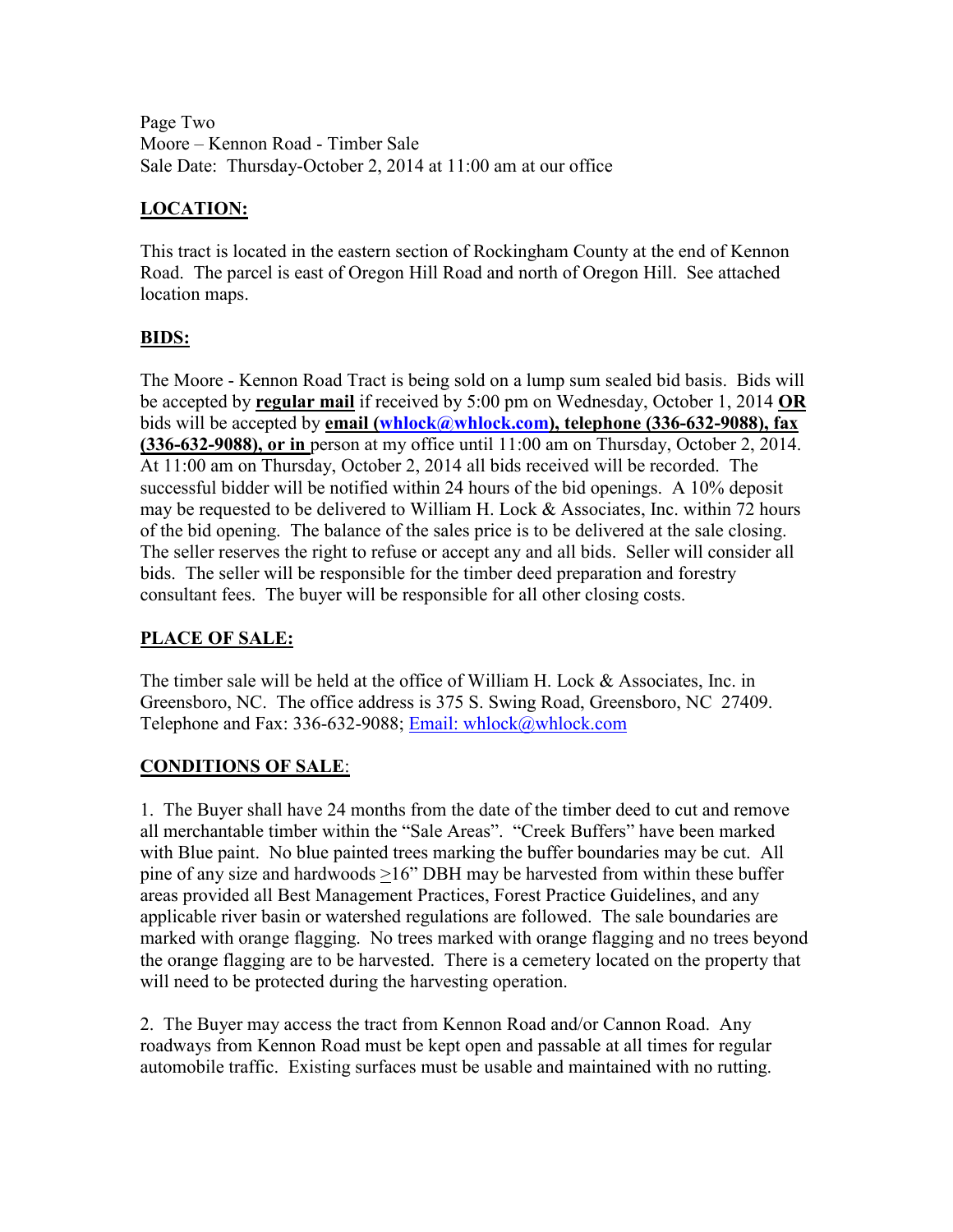Page Three Moore – Kennon Road - Timber Sale Sale Date: Thursday – October 2, 2014 at 11:00 am at our office

Any other access routes will need to be installed and/or maintained according to all North Carolina Best Management Practices. All existing roadways must be left in similar condition, reasonable wear and tear accepted, at the completion of the harvesting operation as they were at the beginning of the harvesting operation. Call W.H. Lock if you have any questions concerning access routes.

3. The Buyer is responsible for maintaining a clean site. No equipment parts, trash, tires or other debris shall be left on the property as a result of the harvesting operation. It shall be the Buyer's responsibility to clean up any hazardous material or chemical waste spills including but not limited to Diesel Fuel, Hydraulic Fluid, Machine Oil, and/or Gasoline upon the subject property if they resulted from the harvesting operation. Responsibility will include any required remediation including but not limited to the removal of contaminated soils. Harvesting operations must not interfere with any farming operations and farming and/or hunting activities must not interfere with any harvesting activities. Decking, loading or hauling will not be permitted in any existing open fields or pastures immediately adjacent to the timber unless approved by William H. Lock & Associates, Inc. If approved, open areas must be free of logging debris, smoothed when completed, and re-seeded if necessary.

4. The Buyer is responsible for following all Federal, State, and local regulations regarding timber harvesting activities. Buyer is responsible for obtaining any necessary permits or licenses required for timber harvesting. All logging operations must conform to North Carolina Best Management Practices, Forest Practice Guidelines, and any applicable River Basin Rules. In the event that a non-compliance situation is identified on the tract as a result of the harvesting operation, William H. Lock  $\&$  Associates, Inc. will have the express right to suspend the harvesting operation until the situation is brought into compliance. No trees or other logging debris shall be left in or across the property boundary, sale cutting lines or access roads.

5. The tract has been recently surveyed and the outside perimeter lines are flagged orange and painted yellow. (NOTE: The interior "out" parcel was disputed but agreed boundaries have now been established. The orange flagging is correct for this parcel and the yellow paint is incorrect.) No flagged or painted trees denoting the property and/or sale boundary shall be cut and no trees outside the boundary lines shall be cut. If trees marking the property lines or sale boundary are cut, North Carolina timber trespass laws may apply. No trees shall be cut to fall on a neighboring landowner's property or where potential damage may occur. If existing property corners are damaged or removed as a result of the harvesting operation, Buyer agrees to replace the markers at the correct surveyed location at their expense.